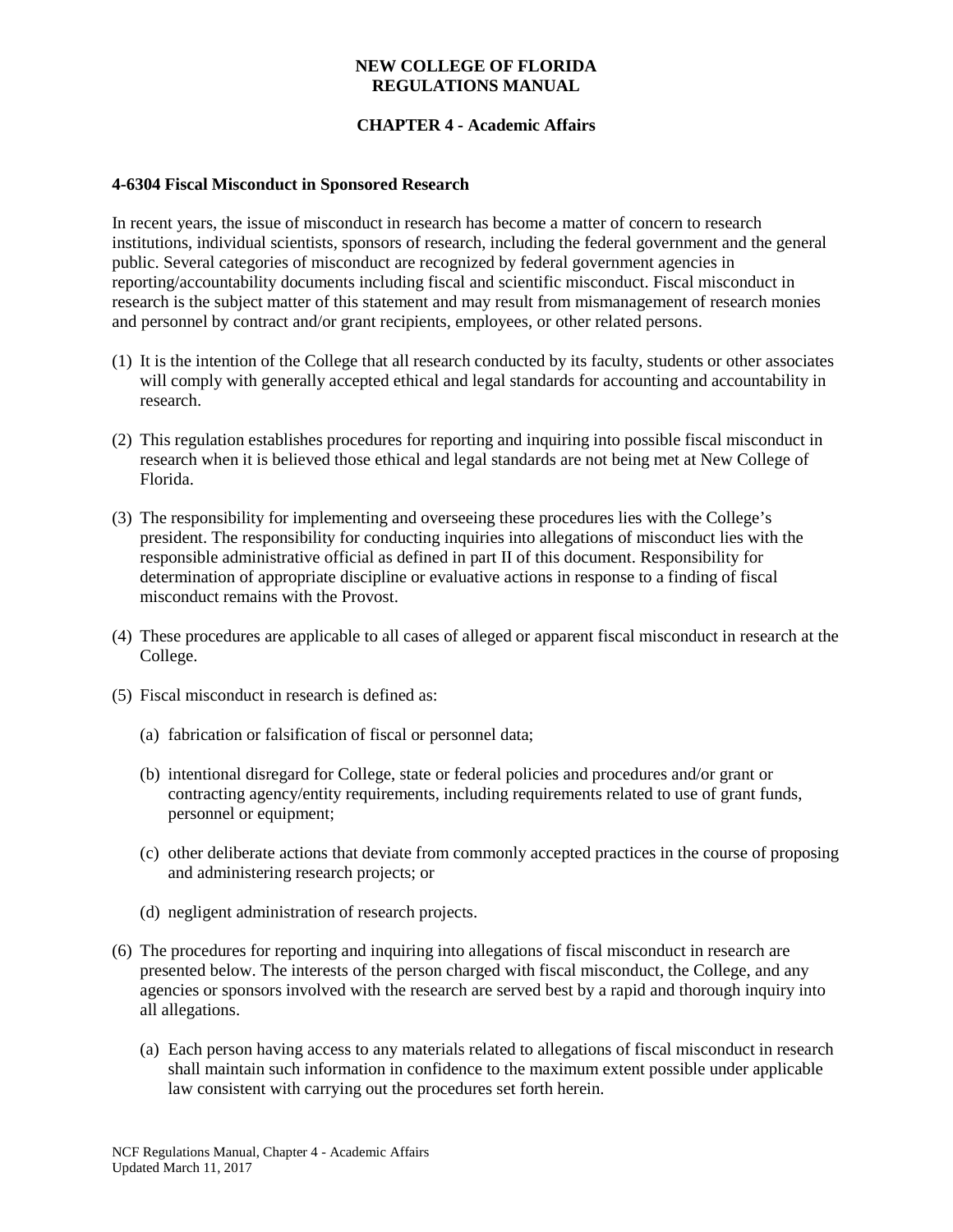# **CHAPTER 4 - Academic Affairs**

- (b) Altering, modifying, concealing, or destroying related information or records by any person may be a criminal violation, may result in discipline for misconduct and may violate the Code of Ethics for state employees.
- (c) Any person who has reason to believe that an individual has engaged in an act of fiscal misconduct in research at the College should report that act to the responsible administrative official having supervisory authority for the person so charged.
	- 1. Usually, the responsible official will be the division chair.
	- 2. For administrative units in which there are no departments or when the person charged is a division chair, the report would typically be made to the Provost.
	- 3. Charges against Directors or Deans should be reported to the Provost. If such charges are reported to any other person, that person should refer the report directly to the appropriate administrative official.
- (d) Reporting Summary of Allegations
	- 1. The administrative official shall promptly provide to the president a verbal summary of the allegations. Based on this summary, the president will determine if a contracting or granting agency must be notified and whether or not there is a reasonable indication that a possible criminal violation has occurred, in which case investigation by the Campus Police may be initiated. In making these determinations, the president may seek advice and counsel from the general counsel and other appropriate administrative officials.
	- 2. The administrative official shall provide the person charged with a verbal summary of the allegations, and invite response of the person charged, unless the administrative official has a good-faith belief that evidence of the alleged fiscal misconduct will be destroyed or that the inquiry will otherwise be compromised by informing the person charged, in which case advice may be sought from the general counsel and/or the Campus Police, as appropriate.
- (e) The Initial Inquiry. The administrative official shall promptly initiate and conduct a preliminary informal inquiry that may include gathering information and records, and conducting interviews. During the inquiry, the administrative official should consider the content and reliability of the information (e.g., degree of specificity, supporting documentation, etc.) and any prior knowledge of the individuals and events associated with the possible fiscal misconduct. The administrative official conducting the inquiry is authorized to consult with any person whose advice (s)he finds appropriate. This includes consulting with the Vice President for Finance and Administration.

Throughout the inquiry, the administrative official shall take reasonable steps to obtain or preserve the information and records necessary to make a determination in the matter and to protect the anonymity of the person bringing charges, in order to protect him/her from possible reprisals. In all cases where testimony of the person bringing charges is essential or contains important evidence, that person must provide a written and signed statement of charges. If reprisals are brought against the person making charges, the College shall take appropriate action in conformance with College regulations and State and Federal law.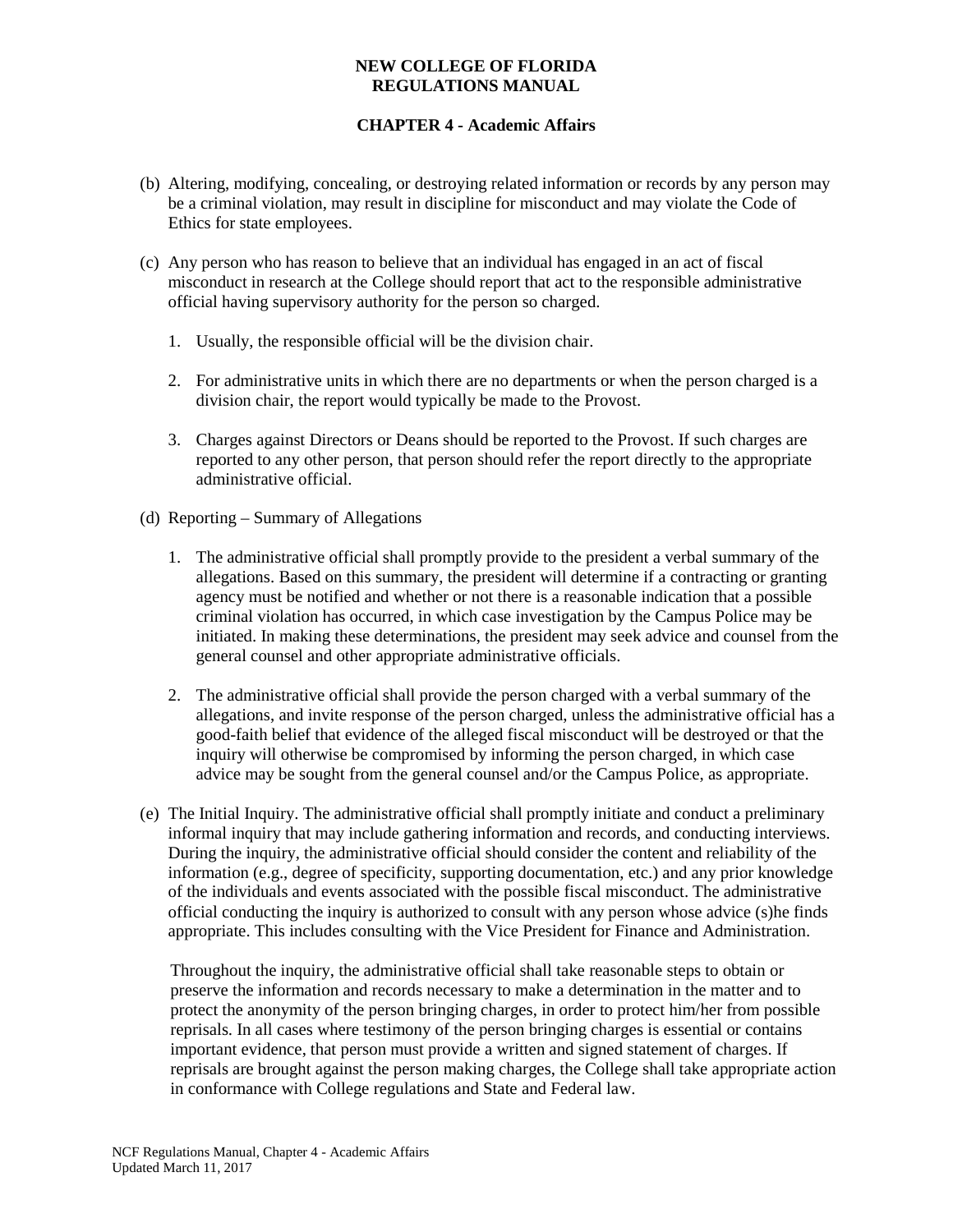# **CHAPTER 4 - Academic Affairs**

- (f) Initial Inquiry Results. After completing the inquiry, the administrative official will present a written report containing a statement of the evidence reviewed, summaries of relevant interviews, and his/her conclusions to the Provost and the general counsel for their information, and to the president to determine if further inquiry is warranted. This report will also be used in determining necessity of reporting to granting or contracting agencies.
- (g) Findings Procedures
	- 1. Finding of No Misconduct. If it is determined by the president that no further inquiry is warranted, the initial inquiry report and all other documents concerning the inquiry will be kept in a file separate from the personnel file of the person charged, with access limited to the fullest extent permitted by law, including but not limited to, Florida Statutes, Section 1012.91, that provides for release of evaluative employee information only upon the employee's authorization, court order, or for use by College officials in discharge of official duties. The inquiry will not be mentioned in the personnel file of the person charged. The person charged will be notified that the charges have been dismissed and shall be given a copy of the report. In addition, the person making the charges will be informed that the charges have been dismissed. If the person making the charges feels that the charges have been dismissed prematurely, (s)he may request that the next higher administrative official review the matter.
	- 2. Findings of Misconduct. If it is determined by the president that there is fiscal misconduct, the president shall direct the administrative official to forward the written inquiry report and all records and information in the matter to the Provost, the president and the general counsel. The president, in consultation with the general counsel and other appropriate administrative officials, will determine whether or not the alleged fiscal misconduct in research may be an indication of possible scientific misconduct in research, as defined in New College of Florida Policy 0-301 Misconduct in Research. New College of Florida Policy 0-301 defines misconduct in research as fabrication or falsification of data, plagiarism, or other practices which seriously deviate from commonly accepted practices in proposing, carrying out, or reporting research.
		- a. If the president determines that the alleged fiscal misconduct should be inquired into as possible scientific misconduct, the president will return the written inquiry report and all records and information in the matter to the person conducting the initial inquiry for reevaluation of the allegations under New College of Florida Policy 0-301 Misconduct in Research which will supersede this regulation. All further inquiries will be conducted pursuant to New College of Florida Policy 0-301.
		- b. If the president deems that the alleged fiscal misconduct should not be inquired into as possible scientific misconduct, the president will forward the written inquiry report and all records and information in the matter in his/her possession, along with any recommendations, to the Provost. The responsibility for determination of appropriate discipline or evaluative actions in response to a finding of fiscal misconduct resides with the Provost.

*Authority: Article IX, Sec. 7, Fla. Constitution; Fla. Board of Governors Regulation 1.001*